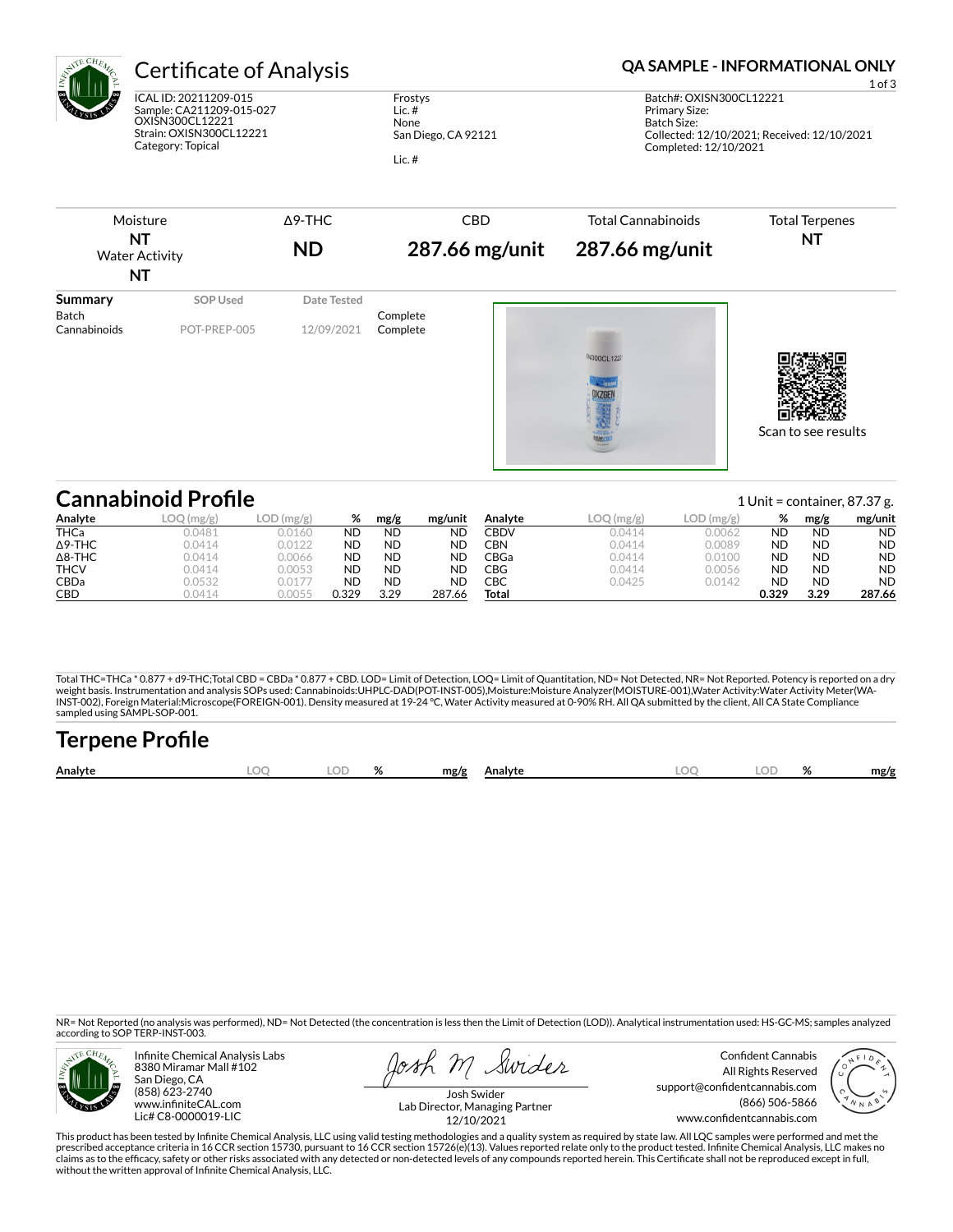| ξ | <b>Certificate of Analysis</b>                                                                                       |                                                    |  |  |  |  |  |
|---|----------------------------------------------------------------------------------------------------------------------|----------------------------------------------------|--|--|--|--|--|
|   | ICAL ID: 20211209-015<br>Sample: CA211209-015-027<br>OXISN300CL12221<br>Strain: OXISN300CL12221<br>Category: Topical | Frostys<br>Lic. $#$<br>None<br>San Diego, CA 92121 |  |  |  |  |  |

Lic. #

#### **QA SAMPLE - INFORMATIONAL ONLY**

2 of 3 Batch#: OXISN300CL12221 Primary Size: Batch Size: Collected: 12/10/2021; Received: 12/10/2021 Completed: 12/10/2021

### **Residual Solvent Analysis**

| Category 1<br>LOO<br>LOD.<br>.OO<br>LOD<br>ററ<br>LOD.<br>Limit<br>Status<br>Status<br>Status<br>Category 2<br>Category:<br>∠imit<br>.imi\ |
|-------------------------------------------------------------------------------------------------------------------------------------------|
|-------------------------------------------------------------------------------------------------------------------------------------------|

NR= Not Reported (no analysis was performed), ND= Not Detected (the concentration is less then the Limit of Detection (LOD)). Analytical instrumentation used: HS-GC-MS; samples analyzed according to SOP RS-INST-003.

### **Heavy Metal Screening**

| $\cap$<br>∽ | $\sim$ | <b>LOD</b> | --<br><b>Status</b><br>∠imit |
|-------------|--------|------------|------------------------------|

NR= Not Reported (no analysis was performed), ND= Not Detected (the concentration is less then the Limit of Detection (LOD)). Analytical instrumentation used: ICP-MS; samples analyzed according to SOP HM-INST-003.

## **Microbiological Screening**

| LIMI | ю |
|------|---|
|      |   |

ND=Not Detected. Analytical instrumentation used:qPCR; samples analyzed according to SOP MICRO-INST-001.



Infinite Chemical Analysis Labs 8380 Miramar Mall #102 San Diego, CA (858) 623-2740 www.infiniteCAL.com Lic# C8-0000019-LIC

Swider

Confident Cannabis All Rights Reserved support@confidentcannabis.com (866) 506-5866 www.confidentcannabis.com



Josh Swider Lab Director, Managing Partner 12/10/2021

This product has been tested by Infinite Chemical Analysis, LLC using valid testing methodologies and a quality system as required by state law. All LQC samples were performed and met the prescribed acceptance criteria in 16 CCR section 15730, pursuant to 16 CCR section 15726(e)(13). Values reported relate only to the product tested. Infinite Chemical Analysis, LLC makes no<br>claims as to the efficacy, safety without the written approval of Infinite Chemical Analysis, LLC.